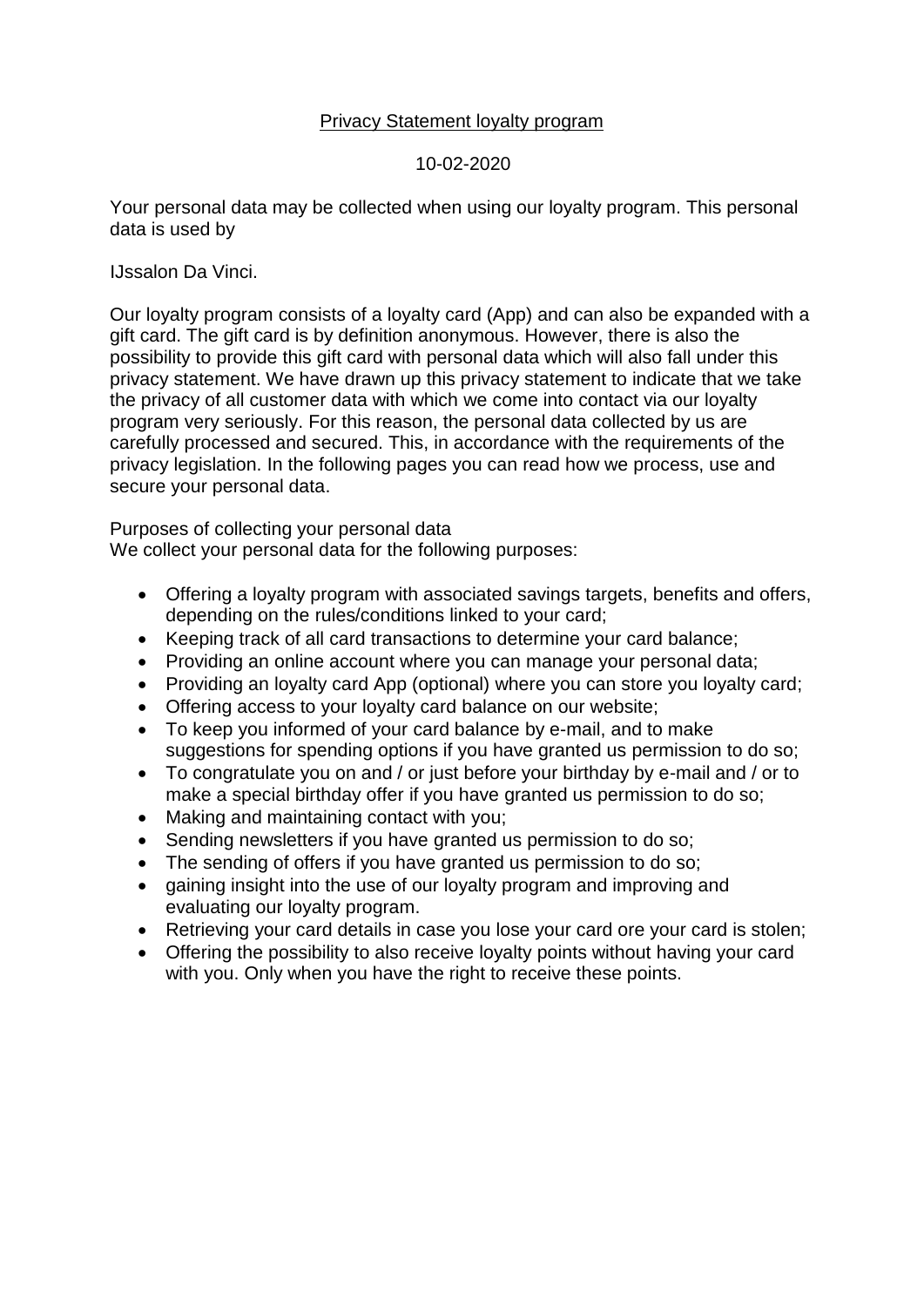We will not use your personal data for other purposes than the above-mentioned purposes, unless;

- You have given your permission to do so,
- This is necessary to offer you our loyalty program
- Or we may or must do so by law.

### Categories personal data

We use the following information for the purposes mentioned in this privacy statement:

- Initials / first name;
- Last name;
- Company Name;
- Street name;
- House number;
- Postal Code;
- City;
- Phone number;
- E-mail address;
- Date of birth

When using an online account for our loyalty program, we process the following data in addition to the above personal data:

- Log-in data linked to you (login name and password where the latter is not saved by us and therefore not accessible to us) If you have forgotten your password, you can request a new password via the consumer portal);
- All transactions that are done with your card (s);
- Amounts spent;
- The conversion of the amount spent to points in the case of the loyalty card;
- The date and time of the transaction;
- Whether it is the issuing or redemption of lolyaty points; in which store and on which terminal the transaction took place.

# Retention periods

We do not store your personal data longer than necessary for the purposes mentioned in this privacy statement. For example, we will retain your personal data relating to the loyalty program until you terminate your participation in the program. For the duration of the participation we will keep your e-mail address for sending out newsletters until you unsubscribe from us.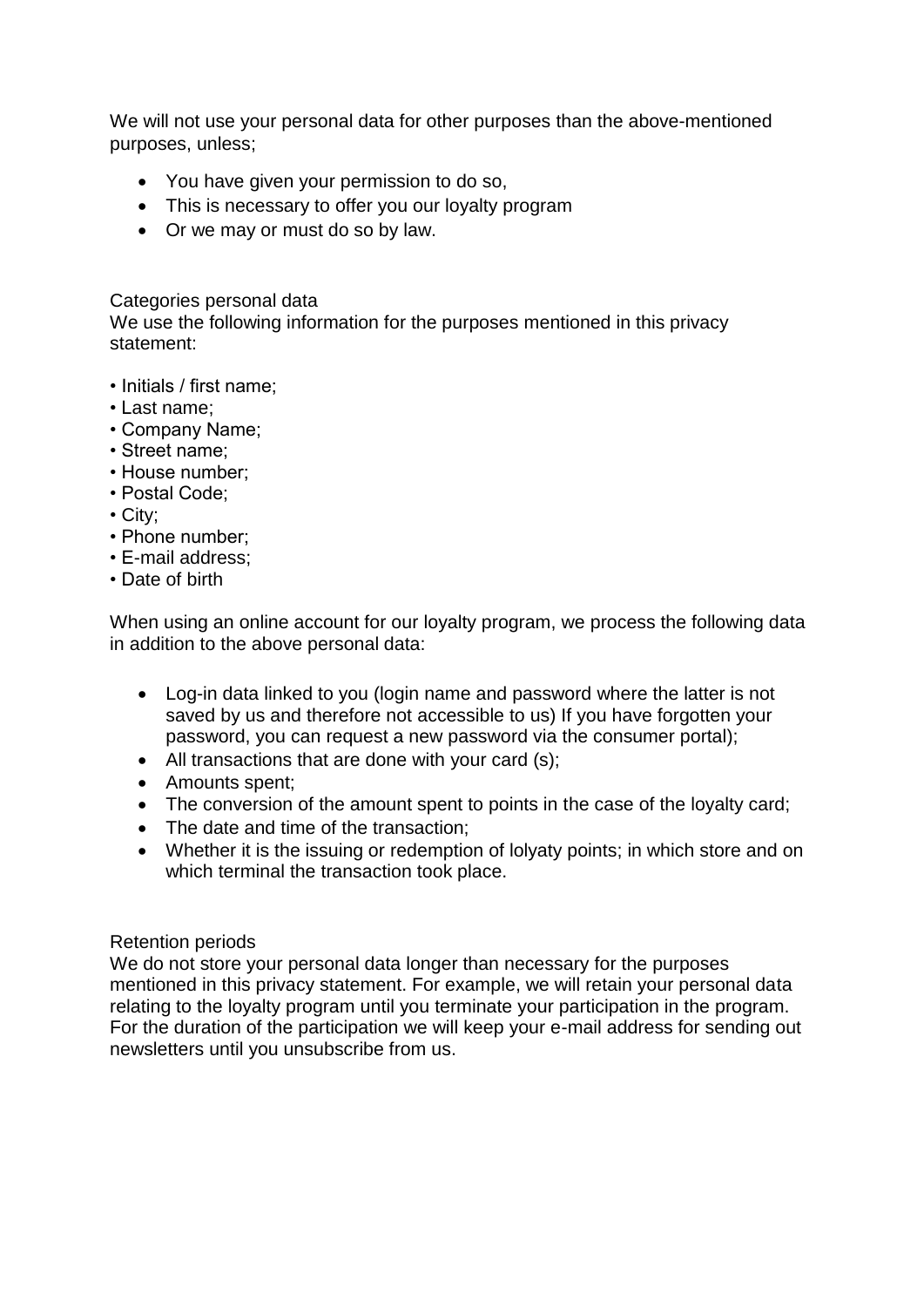# Confidentiality & data provision to third parties

We will treat all your personal data that we collect from you for our loyalty program with the upmost confidentiality . For example, we will not provide, lend, rent or sell your personal data to third parties for marketing purposes of these parties without your permission. We will share your personal data with MAKS Klantenloyaliteit. MAKS Klantenloyaliteit is our supplier of the platform on which our loyalty program is running, and sharing your personal data with MAKS Klantenloyaliteit is necessary to offer you the loyalty program.

We have written agreements with these parties to ensure the secure handling of your personal data. These parties will not use your personal data for purposes other than the loyalty program, unless you have given permission for this or this is necessary for the provision of the services related to the loyalty program. Or when we may or must do so on the basis of the law. The information you provide will be treated with the utmost care.

# **Security**

We take appropriate security measures to limit misuse of, and unauthorized access to, your personal data. In this way we ensure that only the necessary persons have access to your data, that access to your personal data is protected and that our security measures are checked regularly.

- access to the datacenter is only possible for authorized persons;
- use of firewalls;
- use of DDOS protection;
- active maintenance of the servers and monitoring of the servers for problems / attacks;
- all cloud communication has been encrypted;
- authentication through strong passwords is standard;
- passwords are hashed to the cloud (on top of the standard encryption) and stored in a hashed manner in the database;
- password guessing attacks are automatically blocked after a few attempts;
- Transaction data cannot be changed by definition, only "insert" and "read out" are possible.
- backups of personal data.

# **Newsletter**

If you have given permission to receive our newsletter, it can be used to inform you about relevant and interesting promotions and offers. If you no longer wish to receive this information, you can unsubscribe via a link in the newsletter.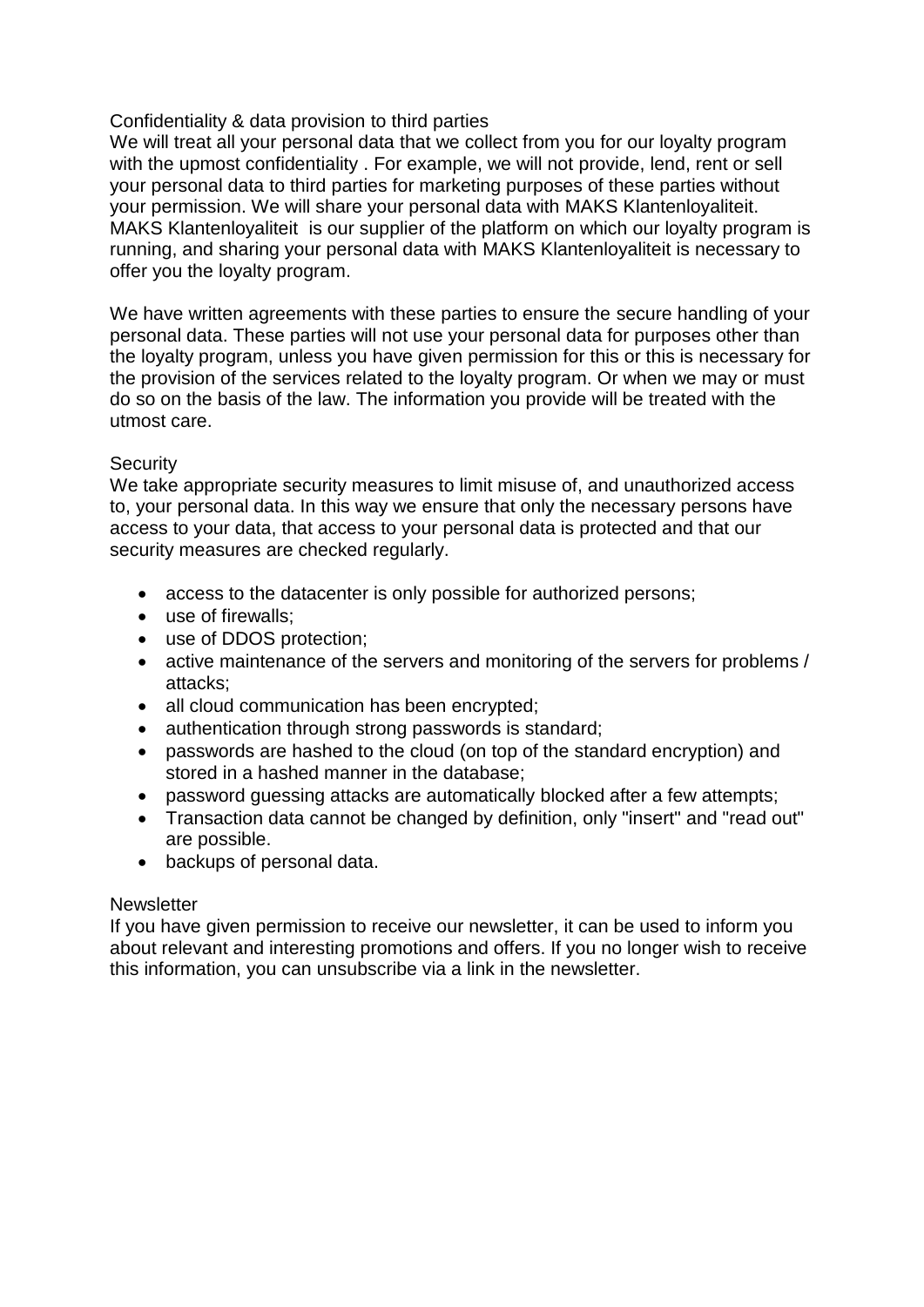Applicability of the privacy statement This privacy statement only applies to the use of the loyalty program of:

IJssalon Da Vinci

provided by MAKS Klantenloyaliteit to

IJssalon Da Vinci

This privacy statement is therefore not applicable to other services and / or activities of:

IJssalon Da Vinci,

and MAKS Klantenloyaliteit or any third parties.

#### Rights of data subjects

If you have provided us with personal data, you can send us a request to view, change, move or delete this data. You can also request to limit the processing of your data. In addition, if you have an online account in the consumer portal for the service you use, you can also exercise part of your statutory rights in your online account, where you can also check your balance. You can view, change and withdraw your consent to the newsletter here. If you wish to submit a request for the exercise of one of your statutory rights, you can submit it by sending an e-mail to

info@ijssalondavinci.nl,

or by contacting us by telephone via

0206 400378.

Changes to this privacy statement

MAKS Klantenloyaliteit reserves the right to make changes to this privacy statement. Therefore, check this privacy statement regularly so that you are aware of any changes.

#### Authority Personal Data

Of course we are happy to help you further if you have complaints about the processing of your personal data. Under the privacy legislation, you have the right to file a complaint with the Dutch Data Protection Authority against our processing of your personal data. You can contact the Dutch Data Protection Authority via the website of the Dutch Data Protection Authority

(https://autoriteitpersoonsgegevens.nl/nl/contact-met-de-autoriteitpersoonsgegevens/tip-ons).